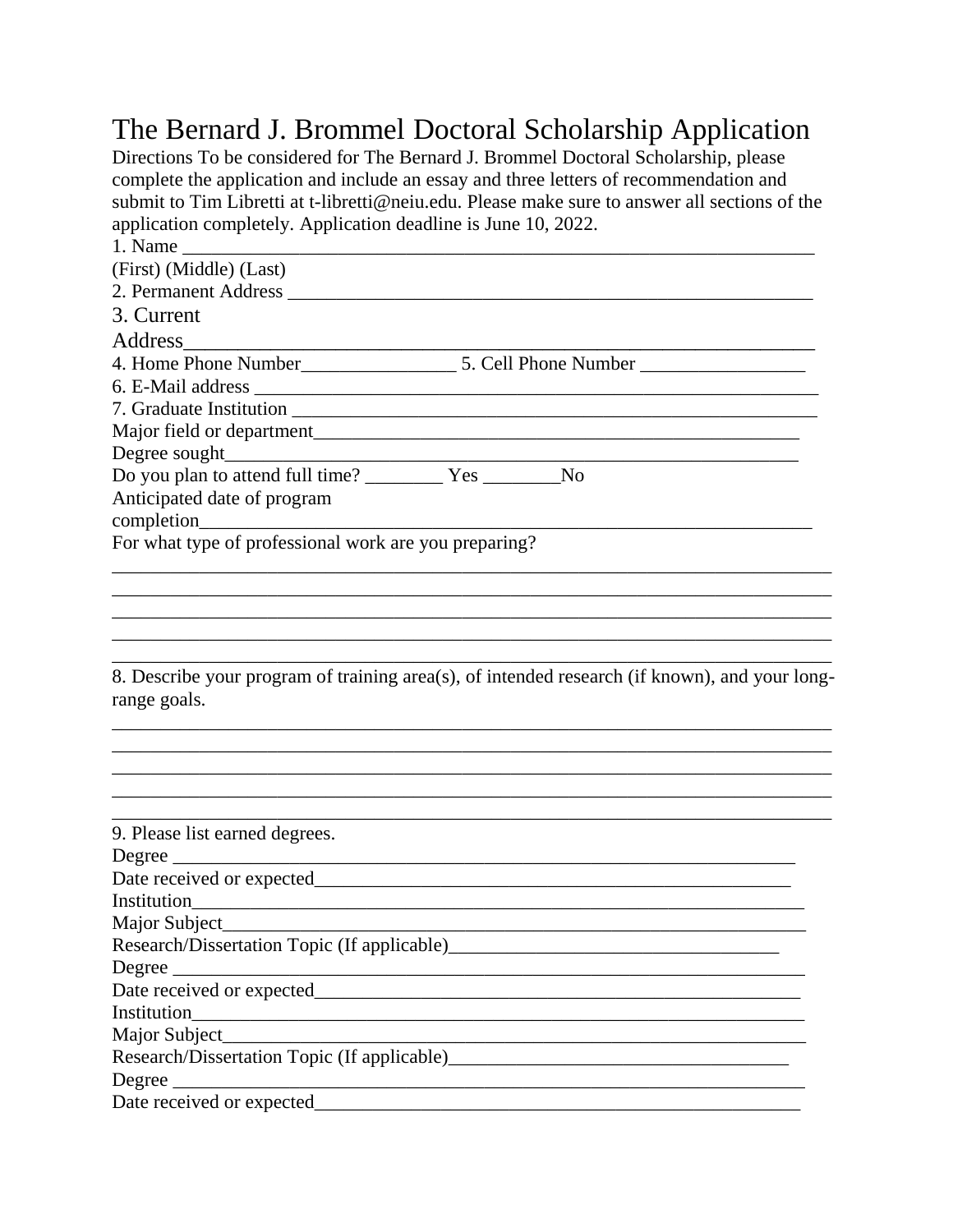| Institution                                                                    |
|--------------------------------------------------------------------------------|
|                                                                                |
|                                                                                |
| 10. Additional graduate work completed beyond the degrees indicated in item 9. |
| Institution                                                                    |
|                                                                                |
|                                                                                |
|                                                                                |
|                                                                                |
|                                                                                |
|                                                                                |
|                                                                                |
| Dates                                                                          |
| 11. Positions (including assistantships, fellowships, etc.) you have held.     |
| Position                                                                       |
|                                                                                |
|                                                                                |
|                                                                                |
| Dates                                                                          |
|                                                                                |
| Position Position                                                              |
|                                                                                |
|                                                                                |
| Position Position                                                              |
| Dates                                                                          |
|                                                                                |
| 12. Please list all sources of funding:                                        |

## 13. Honors and Awards:

## 14. Publications, writings, or presentations